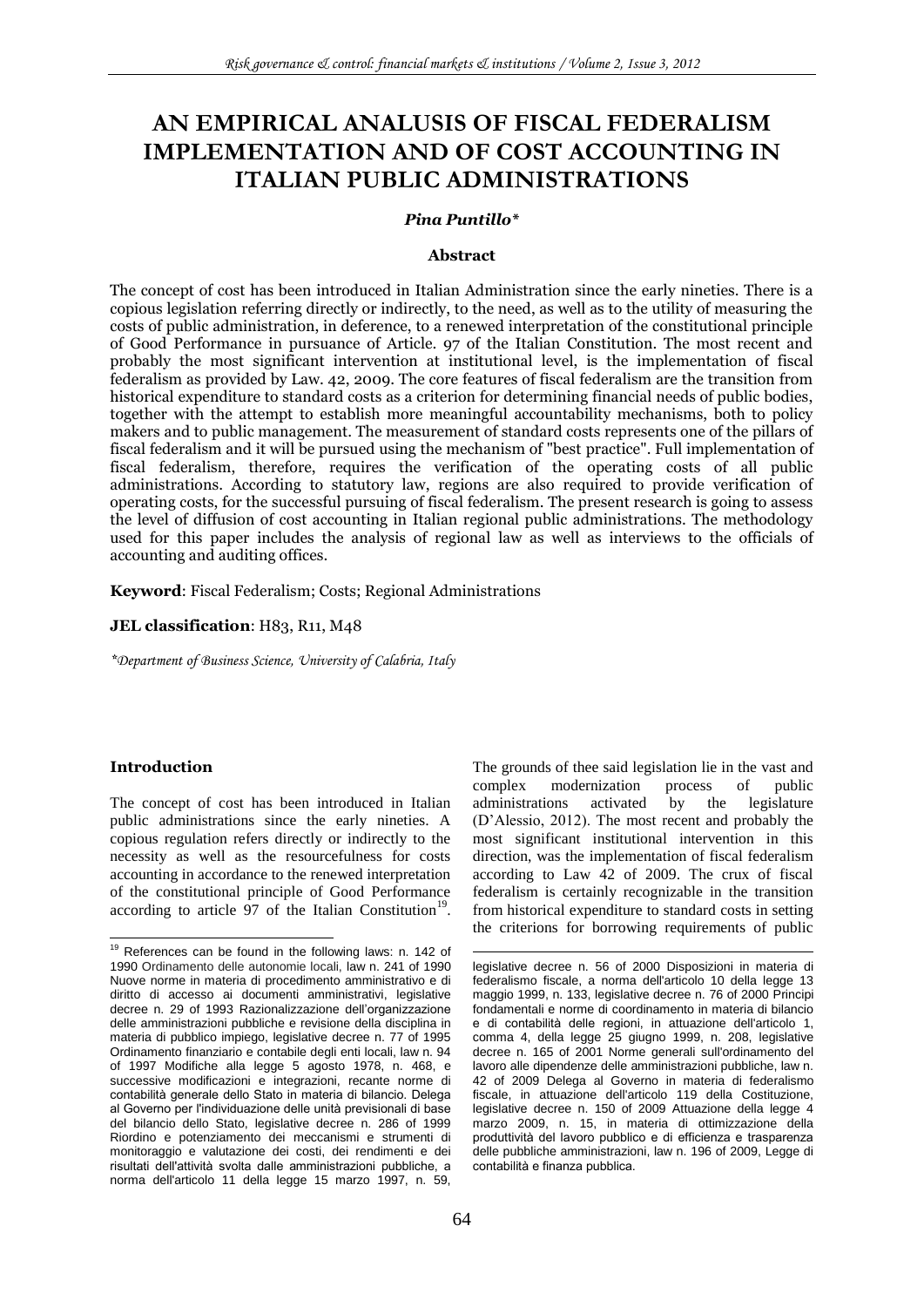entities. Indeed fiscal federalism aims to set up more coherent accountability mechanisms for both policy makers and general management (Freeman, 2007). Key features of federalism concern the cessation of the derivative financial model, replacing transfer to territorial administrations with the allocation of own and profit-sharing resources. The gradual transition from the criterion of historical expenditure to the evaluation of public entities' borrowing requirements, through an assessment of standard costs and needs, and finally to a funding system for further functions based on the actual fiscal capacity of the body.

The enabling law activating the legal procedure for the introduction of a fiscal federalism system in Italy specifically provides for transfers from central State to Regions (or to local bodies) for devolved powers shall be based on "standard costs". The range of application of the concept of standard costs is specified by Art. 8 of Law 42 , issuing directive principles and criterions for legislative powers implementation and financing arrangements. The expenses Regions shall incur according to letter m, second paragraph of Art.117 of the Italian Constitution will be determined accordingly to the standard costs appraisal for basic benefits levels, as indicated by Ordinary Law. Furthermore the said basic levels shall be supplied on all national territory in efficient and appropriate condition. The aforementioned paragraph of Article 117, provides for the exclusive competence of the State in determining basic levels of performance, concerning civil and social rights which should be guaranteed on all national level. Commonly performance appraisal is based on the efficiency of public health, education and social benefits according to specific parameters for each system. The financial requirement to ensure for basic levels of performance will be estimated with the assessment of standard costs. Financial requirements for each circumstance, or rather the total amount of financial means to guarantee a quantitative and qualitative basic level of duties performance, will be defined by resulting standard costs for benefits. Therefore, for a nationwide enforcement of fiscal federalism, operating costs require thorough verification. (State-Regions conference July 2010) ' . Indeed standard costs assessment represents one of the stages of fiscal federalism implementation; this will be carried out using the "best practice" procedure.

Standard costs represent values that shall accurately be determined in advance on the basis of management conduct operating conditions (output quality, input characteristics procedure progress, etc). Standard costs assessment can provide an asset for public administrations Good Performance beyond the mere computational aspect of public expenditure financing system. Expectations regarding this mean of analysis are rather ambitious considering the potential for standard costs efficient running to become a vector for public accountability. Standard costs will be the planning instrument for public expenditure once fiscal federalism will be fully enforced, and for this reason they may be employed as objective parameters to guarantee satisfying levels of economy.

Awareness of the "value" of resources used for utility requirements supply is vital for an effective application of the standard costs methodology in Italian administration. For this purpose, accounting theory and practice indicate cost accounting systems as the most suited instrument of analysis. Italian legislation issued a law on the matter, introducing economic and cost accounting systems per cost center. However the very same accounting tribunal has noted how the real diffusion and implementation of the aforementioned instrument are somewhat limited.

Coherently with what has been written so far, this research intends to measure the extent to which cost accounting is implemented in Italian public administrations, basing the study on the knowledge and the analysis of the legislative context. The institutional level chosen for the empirical analysis is regional. The reasons for this are firstly of a legislative kind; indeed Statutory Law included regions in the obligation for economic and cost accounting recordkeeping, and in second instance because of an issue of relevance. Regions will indeed have a key role for the implementation of fiscal federalism, thus implying for them, the mandatory necessity have a detailed knowledge of basic performance and utilities costs. The methodology of the research is based on the analysis of regional legislation (specifically concerning accounting laws and regulations as well as ad hoc resolutions) as available on the web and interviews to cost accounting and audit offices.

# **2 Legal framework for cost accounting in public administrations**

By definition, traditional financial accounting systems enforced by public administrations statutory law, cannot measure the economic use of levied wealth (or rather, to minimize utilities costs and to maximize their impact on collectivity, so-called outcome). For this reason the legislature issued an economic-cost accounting system (G Liberatore, N Persiani -1995, A Bubbio - 1989 –1997, L Brusa – 1995, E Santesso 1982, M Mulazzani 2002, A Barretta - 2001) introduced by Title III of the Decree  $7<sup>th</sup>$  of August 1997, n. 279 consequently to the devolution to the Government provided by the Law  $3<sup>rd</sup>$  of April 1997, n. 94 . The economic-cost accounting system shall reclassify financial accounting values from an "economic viewpoint", to be adjusted and integrated according to matching concept.

To achieve the required coupling between the annual budget estimate and public administrations economic accounting, there needs to be an accounting system that allows to connect each liability center with the resources assigned, the achieved results and with

 $\overline{a}$ <sup>20</sup> http://www.regioni.it/mhonarc/readsqltop1.aspx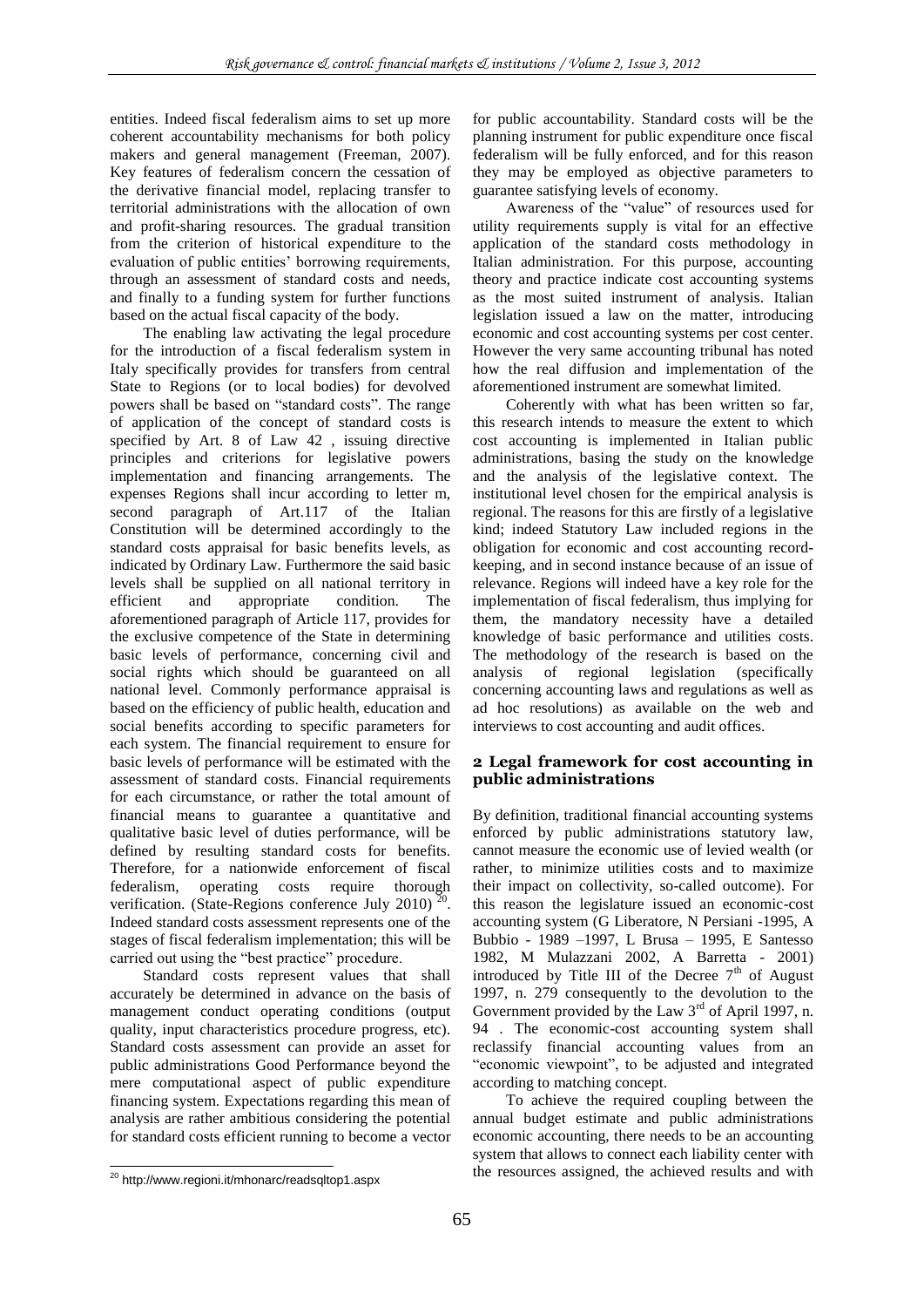the related liabilities. Legislation considers the economic accounting system for cost centers, as a suitable instrument to draft budgets and in the internal management audit procedures. Basically, the system will integrate financial budget with an economic balance structure, highlighting segments management costs, according to a private sector model. (P.Ricci, A.De Luca, 2008). The introduction of cost accounting in government budget system therefore represents the necessary fulfilling of an administrative reform developed with the main objective to audit public administrations activity and to create coherent accountability mechanisms for the agents involved. Cost accounting recognizes the costs of those factors involved in the production process, or rather,, the value of human and of instrumental resources actually used; being indeed based on the matching concept of management phenomena. Unlike expenditure, cost arises when the resource is used, exploited in relation to the actual use of the resource itself and therefore it is assigned to the management period during which it is expressed rather than to the actual time of financial disbursement. In budget estimate procedure, the economic accounting system will replace the former criterion of historical incremental expenditure. On regional level, management cost accounting was introduced with the Decree. Law 76/2000, which by enforcing Law n.208 of 1999 activated the accounting system reform of the State enforced with the Law 94 of 1997. Decree 76 of Art. 4 provides that "regions shall adopt suitable management measure to allow for the analysis and auditing of costs and statements related to government ad management activities as well as to organizational decisions…".If the rule were to be fully implemented, it would provide policy makers with a wider range of information allowing for an improved examination of intervention proposals, from the traditional financial point of view as well as from the economic valence perspective. (Qualgiani, Robotti, 2002).

Economic - cost accounting has been fully implemented in central government, however this is not the case for regional administrations. The empirical analysis that follows serves the purpose to assess the extent of cost accounting implementation in Italian regions. In the regions where the standard has been enforced, a closer examination will focus on recognition systems and on implementation areas, to evaluate the role of cost accounting in planning and audit mechanisms.

### **3 Empirical evidences of the implementation of economic-cost accounting per cost center, in Italian regions**

# *3.1 Methodology*

The empirical section of the present research wishes to illustrate the extent of cost accounting implementation in Italian regions. The reason for this goes beyond the mere acquisition of general summary data, indeed the aim is to understand the differences among individual regional governments. For this purpose the analysis extends to all 20 Italian Regions, 5 under special statute and the remaining 15 under ordinary statute.

| <b>REGION</b>                | Data retrieval<br>modality | <b>Response times for</b><br>data retrieval | <b>Data</b><br>availability | <b>Accuracy of</b><br>data |
|------------------------------|----------------------------|---------------------------------------------|-----------------------------|----------------------------|
| Valle d'Aosta                | e-mail                     | 20 days                                     | Yes                         | High                       |
| Piedmont                     | e-mail/telephone           |                                             | N <sub>o</sub>              |                            |
| Lombardy                     | e-mail/telephone           | 38 days                                     | Yes                         | Medium                     |
| Liguria                      | e-mail/telephone           | 53 days                                     | Yes                         | Low                        |
| <b>Trentino Alto Adige</b>   | e-mail/telephone           | 45 days                                     | Yes                         | Low                        |
| Veneto                       | telephone                  | 22 days                                     | Yes                         | Medium                     |
| <b>Friuli Venezia Giulia</b> | e-mail                     | 7 days                                      | Yes                         | Low                        |
| Emilia-Romagna               | e-mail/telephone           | 54 days                                     | Yes                         | Medium                     |
| Tuscany                      | e-mail                     | 14 days                                     | Yes                         | Medium                     |
| <b>Marche</b>                | e-mail/telephone           | 21 days                                     | Yes                         | Medium                     |
| Latium                       | e-mail/telephone           |                                             | N <sub>o</sub>              |                            |
| <b>Abruzzo</b>               | telephone                  | 41 days                                     | Yes                         | Medium                     |
| <b>Molise</b>                | telephone                  | 37 days                                     | Yes                         | Low                        |
| Umbria                       | e-mail/telephone           | 21 days                                     | Yes                         | High                       |
| Campania                     | e-mail/telephone           |                                             | N <sub>o</sub>              |                            |
| <b>Basilicata</b>            | e-mail/telephone           | 21 days                                     | Yes                         | Medium                     |
| <b>Apulia</b>                | telephone                  |                                             | N <sub>o</sub>              |                            |
| Calabria                     | e-mail                     | 2 days                                      | Yes                         | Medium                     |
| <b>Sardinia</b>              | e-mail                     | 3 days                                      | Yes                         | High                       |
| <b>Sicily</b>                | e-mail/telephone           | 51 days                                     | Yes                         | Medium                     |

**Table 1.** Descriptive table of the methodological aspects of the research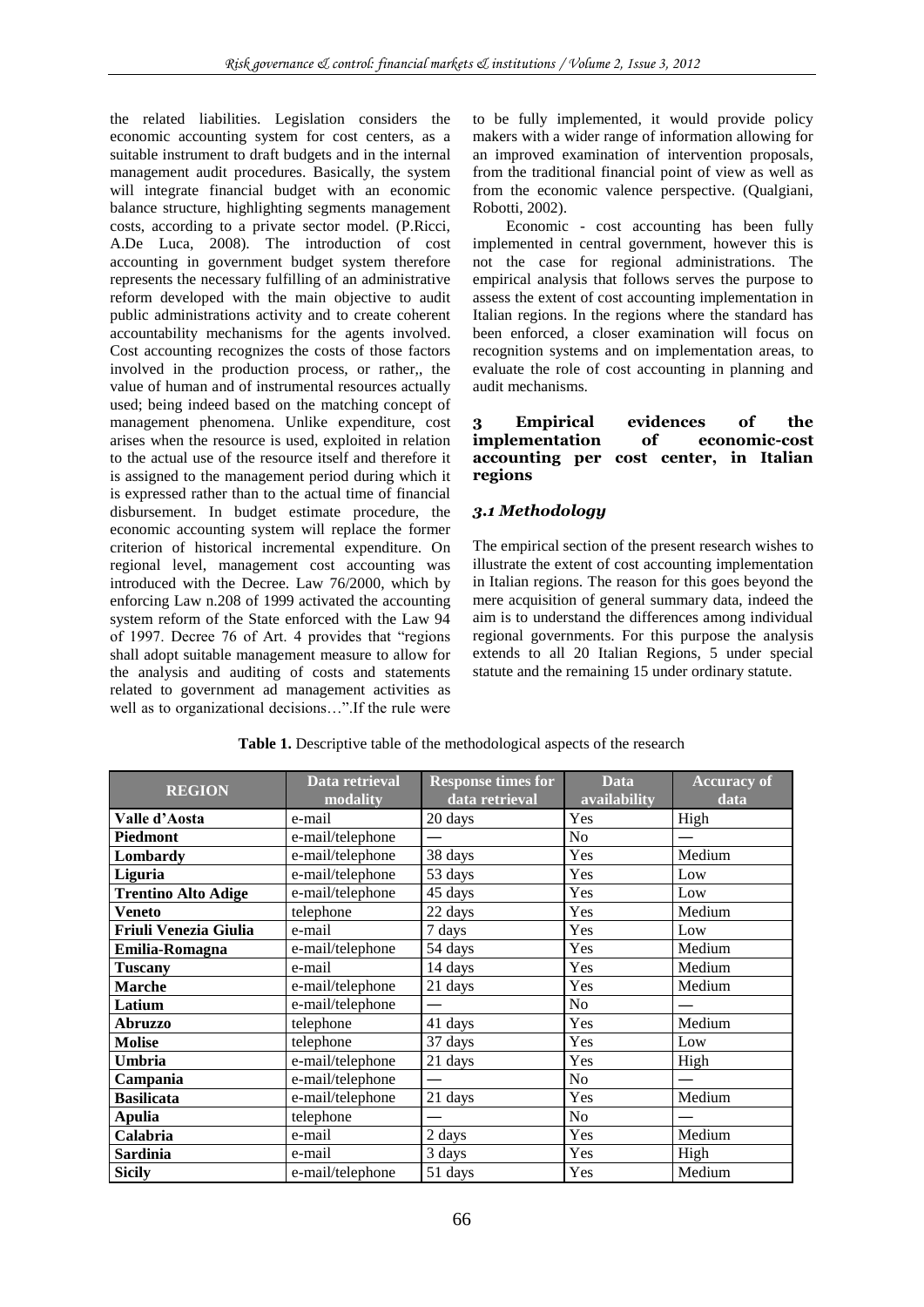Accounting and audit officials were contacted via telephone and via email. They were then interviewed about the legal and technical accounting instruments used by the administration for the implementation of cost accounting. The following stage of the research focused on the analysis of interviewees" responses and of the documents

downloaded from regional governments institutional websites.

The descriptive-statistic table 1 briefly reports the research and data retrieval modalities, response times and the level of accuracy of the information provided.



The graph shows that Calabria Region promptly provided all the requested information, taking only 2 days, whilst Emilia Romagna, closely followed by Liguria and Sicily took more than 50 days to provide medium to low quality of information. Furthermore considering the regions that actually provided the requested data, thus excluding Apulia, Campania, Latium and Piedmont, the average response time is of 28 days.

Lastly, administrations provided different levels of quality of information, in clarity and in accuracy, meaning that in some cases drawing conclusions for the purpose of the research proved to be rather difficult. Only 3 Regions out of 16 (not considering the ones that did not provide any data at all), that is ca. 18% adequately responded to the requested information, with fairly accurate data. Indeed 4 Regions out of 16, 25% showed very little willingness to help the research, communicating scarcely accurate data; this leaves the remaining Regions, 57% that provided sufficiently accurate data.

The graph below reports in absolute terms the statistic illustrated above.



### **Figure 2.** Completeness of data provided

### *3.2 Research results*

Relatively to cost accounting implementation, the national context is hugely varied, completely lacking

homogeneity of approach, affecting implementation modalities and results. The following table briefly describes and reports the most relevant information retrieved.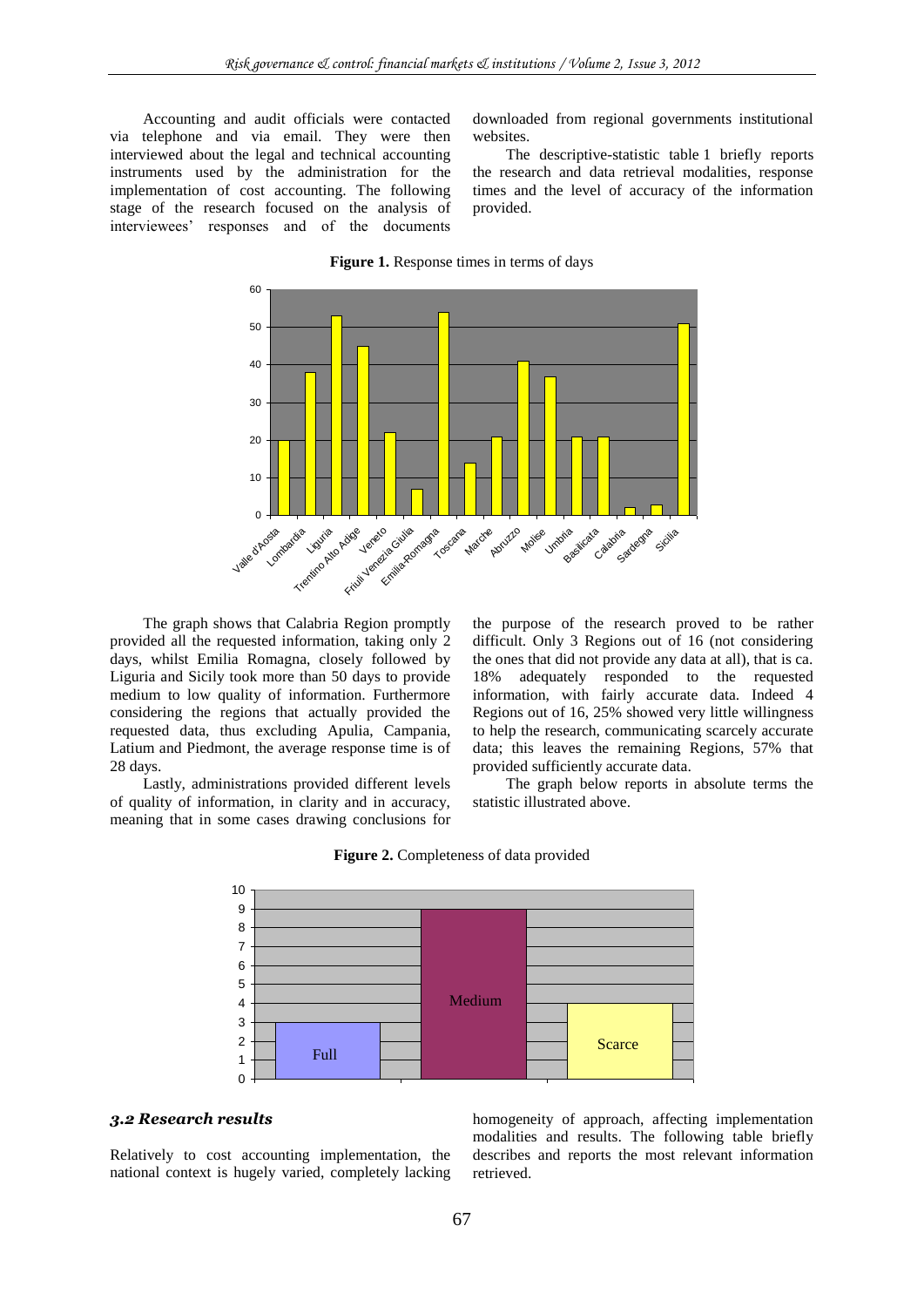| <b>REGION</b>                        | Cost<br>accounting<br>recording | <b>Year of cost</b><br>accounting<br>implementation | <b>Stage of</b><br>implementation                                                                                      | <b>Regional</b><br>Law for<br><b>Accounting</b> | <b>Internal regulation</b><br>for cost accounting<br>implementation | <b>Instruments supporting</b><br>cost accounting                                                                                                                                                                                                                                 | <b>Reports drafting</b>                                                                                                                                                   | <b>Entity's evaluation</b>                                                                                                                                                                       | <b>Management</b> audit<br>implementation                                                                                                                          |
|--------------------------------------|---------------------------------|-----------------------------------------------------|------------------------------------------------------------------------------------------------------------------------|-------------------------------------------------|---------------------------------------------------------------------|----------------------------------------------------------------------------------------------------------------------------------------------------------------------------------------------------------------------------------------------------------------------------------|---------------------------------------------------------------------------------------------------------------------------------------------------------------------------|--------------------------------------------------------------------------------------------------------------------------------------------------------------------------------------------------|--------------------------------------------------------------------------------------------------------------------------------------------------------------------|
| <b>Valle</b><br>d'Aosta              | <b>YES</b>                      | 2008, starting<br>with a testing<br>phase           | Fully<br>implemented<br>since 2009                                                                                     | L. R n.<br>30/2009                              | DGR n. 2648/2009                                                    | A software component for<br>accounting data<br>recognition for<br>management audit and<br>cost accounting purposes.                                                                                                                                                              | Yes, to monitor<br>expenditure                                                                                                                                            | Satisfactory, consequently<br>to the good results obtained<br>from the previous<br>implementation of cost<br>accounting in Valle<br>d'Aosta's local entities.                                    | Yes, fully operational<br>since 2010, using cost<br>accounting as an<br>instrument for<br>management costs<br>recognition.                                         |
| Piedmont                             | NO                              |                                                     |                                                                                                                        | L.R. n.<br>7/2001                               |                                                                     |                                                                                                                                                                                                                                                                                  | Yes, for the purpose<br>of estimating the<br>"cost" of each<br>organizational body,<br>and to improve the<br>administrative<br>machine's efficiency<br>and effectiveness. | n/a                                                                                                                                                                                              | no                                                                                                                                                                 |
| Lombardy                             | <b>YES</b>                      | 2002, starting<br>with a testing<br>phase.          | The project was<br>never actually<br>realized,<br>therefore it<br>should still be<br>considered in a<br>testing phase. | L.R. n.<br>34/1978                              |                                                                     | Non-accounting<br>instruments (statements,<br>excel work-sheets.<br>reports) drawn up by<br>individual executives for<br>each activity. Personnel<br>Costs is the only item to<br>be retrieved with an<br>integrated system of<br>accounting to that of<br>financial accounting. | Yes, drawn up to<br>monitor expenditure<br>and for decision-<br>making and strategic<br>purposes.                                                                         | The Region enjoys the<br>positive results of cost<br>accounting, however<br>continuing to work on the<br>project.                                                                                | Yes, a competent body<br>drafts an annual<br><b>Management Report</b><br>including the analytical<br>data gathered with non-<br>accounting retrieval.              |
| Liguria                              | <b>YES</b>                      | 2002, starting<br>with a testing<br>phase.          | Not a real cost<br>accounting<br>system, but<br>rather a straining<br>of it.                                           | L.R. n.<br>15/2002                              |                                                                     | A so called "Commitment<br>traceability system", an IT<br>procedure connecting<br>commitment<br>appropriations to types of<br>intervention, to define the<br>nature of the expenditure.                                                                                          | no                                                                                                                                                                        | Scarcely satisfactory,<br>because limited exclusively<br>to expenditure monitoring.                                                                                                              | Implemented through<br>the economic<br>accounting of<br>interventions, aimed at<br>monitoring public<br>expenditure to improve<br>efficiency and<br>effectiveness. |
| <b>Trentino</b><br><b>Alto Adige</b> | NO                              |                                                     |                                                                                                                        | L.R. n.<br>3/2009                               |                                                                     |                                                                                                                                                                                                                                                                                  |                                                                                                                                                                           | The Administration does<br>not intend to endow itself<br>with an analytical<br>accounting system, fearing<br>the consequential need for a<br>thorough intervention on the<br>whole organization. | The Regional Law<br>3/2009, does not<br>provide for the<br>activation of a<br>management audit<br>system.                                                          |

| Table 2. Summary of retrieved information relatively to cost accounting implementation |  |  |
|----------------------------------------------------------------------------------------|--|--|
|----------------------------------------------------------------------------------------|--|--|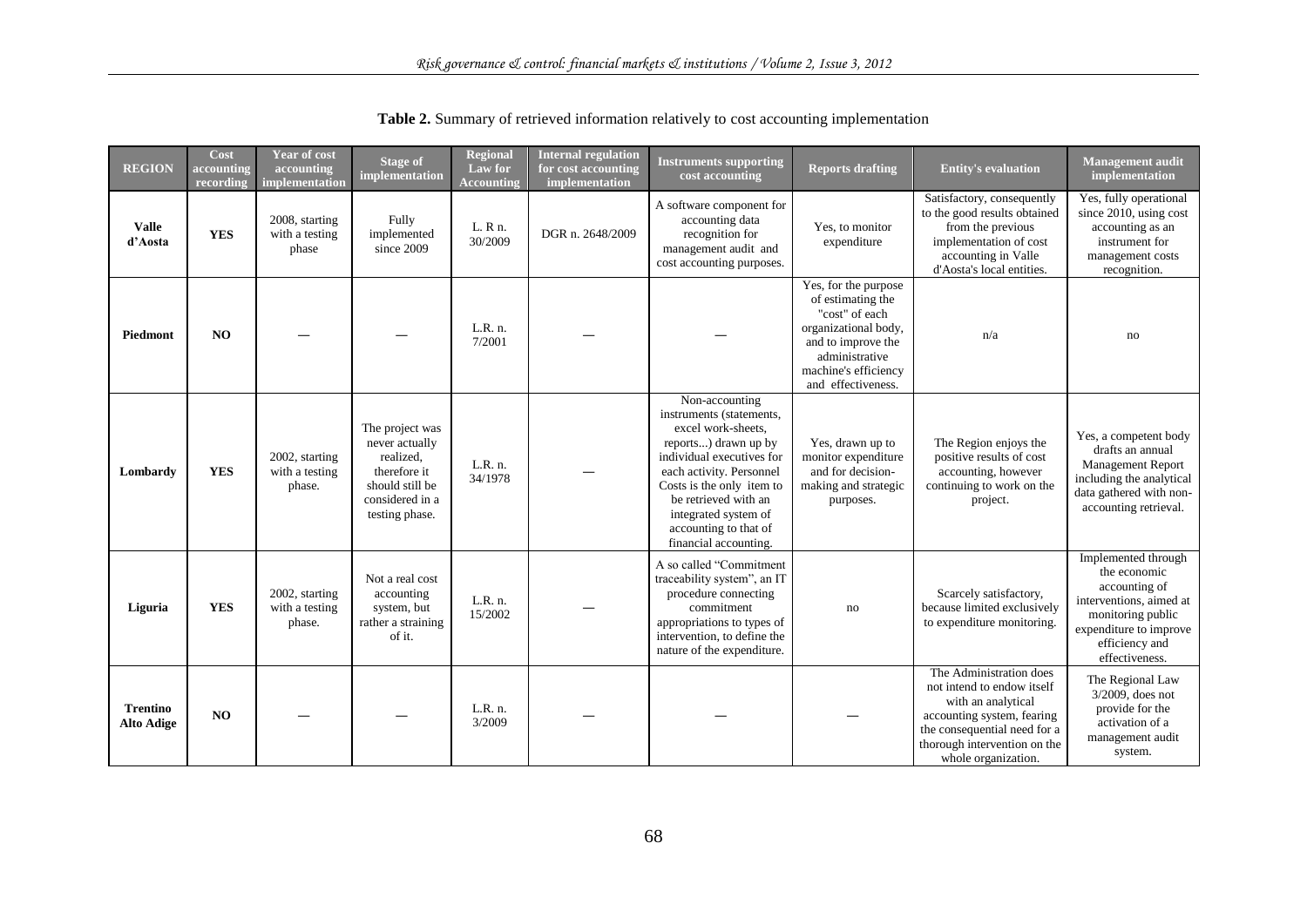| <b>REGION</b>                             | Cost<br>accounting<br>recording | <b>Year of cost</b><br>accounting<br>implementation           | <b>Stage of</b><br>implementation                                                                                                                                                                            | <b>Regional</b><br>Law for<br><b>Accounting</b> | <b>Internal regulation</b><br>for cost accounting<br>implementation | <b>Instruments supporting</b><br>cost accounting                                                                                                                                                                           | <b>Reports drafting</b>                                       | <b>Entity's evaluation</b>                                                                                                                                                                                               | <b>Management audit</b><br>implementation                                                                                                  |
|-------------------------------------------|---------------------------------|---------------------------------------------------------------|--------------------------------------------------------------------------------------------------------------------------------------------------------------------------------------------------------------|-------------------------------------------------|---------------------------------------------------------------------|----------------------------------------------------------------------------------------------------------------------------------------------------------------------------------------------------------------------------|---------------------------------------------------------------|--------------------------------------------------------------------------------------------------------------------------------------------------------------------------------------------------------------------------|--------------------------------------------------------------------------------------------------------------------------------------------|
| <b>Veneto</b>                             | <b>YES</b>                      | 2002, starting<br>with a testing<br>phase.                    | Fully<br>implemented<br>since 2004                                                                                                                                                                           | L.R. n.<br>39/2001                              |                                                                     | A software application to<br>access and browse data<br>and information produced<br>by the economic<br>accounting system using<br>SAF inputs.                                                                               | Yes, for the sole<br>purpose of<br>expenditure<br>monitoring. | Scarcely satisfactory. Cost<br>accounting is applied<br>exclusively for operating<br>costs, therefore the Region<br>decided not to use it for<br>decision-making purposes.                                               | Yes, with a budget<br>methodology                                                                                                          |
| Friuli<br><b>Venezia</b><br><b>Giulia</b> | NO                              | Implemented in<br>$2007$ , but not<br>currently<br>scheduled. |                                                                                                                                                                                                              | L.R. n.<br>21/2007                              |                                                                     |                                                                                                                                                                                                                            | no                                                            | The article of the Regional<br>Law $21/2007$ , providing for<br>cost accounting was<br>annulled because considered<br>scarcely significant.                                                                              | no                                                                                                                                         |
| Emilia-<br>Romagna                        | <b>YES</b>                      | Implemented in<br>2004, starting<br>with a testing<br>phase.  | Fully<br>implemented                                                                                                                                                                                         | L.R. n.<br>40/2001                              |                                                                     | The methodology used<br>starts with the re<br>processing of financial<br>data (SAP). From this a<br>data base is obtained<br>where to periodically<br>retrieve the value of assets<br>used for cost centers<br>operations. | no                                                            | Implementation presented<br>some limitations in the<br>enforcement, demanding an<br>improvement over time. The<br>intention seems to be that of<br>overcoming risks of error,<br>with a number of corrective<br>actions. | Yes, and a competent<br>body provides for the<br>analytical accounting of<br>expenses.                                                     |
| Sardinia                                  | <b>YES</b>                      | 2009                                                          | Testing phase                                                                                                                                                                                                | L.R.<br>n.11/2006                               |                                                                     | An integrated accounting<br>information system<br>(SAP). SIOPE coding<br>(Information System for<br><b>Public Entities</b><br>Operations).                                                                                 | Yes for regional<br>expenditure                               | Scarcely Satisfactory. Due<br>to encountered problems,<br>the request is for a<br>reformulation of the cost<br>accounting system.                                                                                        | Yes, drawing<br>information from costs<br>accounting.                                                                                      |
| <b>Tuscany</b>                            | NO                              |                                                               | It was never<br>actually<br>implemented, but<br>over time it was<br>pursued with a<br>basic re-location<br>of general<br>administration<br>costs among the<br>different<br>expenditure<br>liability centers. | L.R. n.<br>36/2001                              |                                                                     | There is no autonomous<br>analytical recognition<br>procedure, but rather a re-<br>processing of data<br>retrieved from financial<br>accounting.                                                                           | no                                                            | Significant problems were<br>found, obstructing effective<br>implementation.                                                                                                                                             | Yes devising<br>"Management plans"<br>functional for budget<br>previsions concerning<br>operating costs directly<br>pursued by the Entity. |

**Table 2.** Summary of retrieved information relatively to cost accounting implementation (continuation)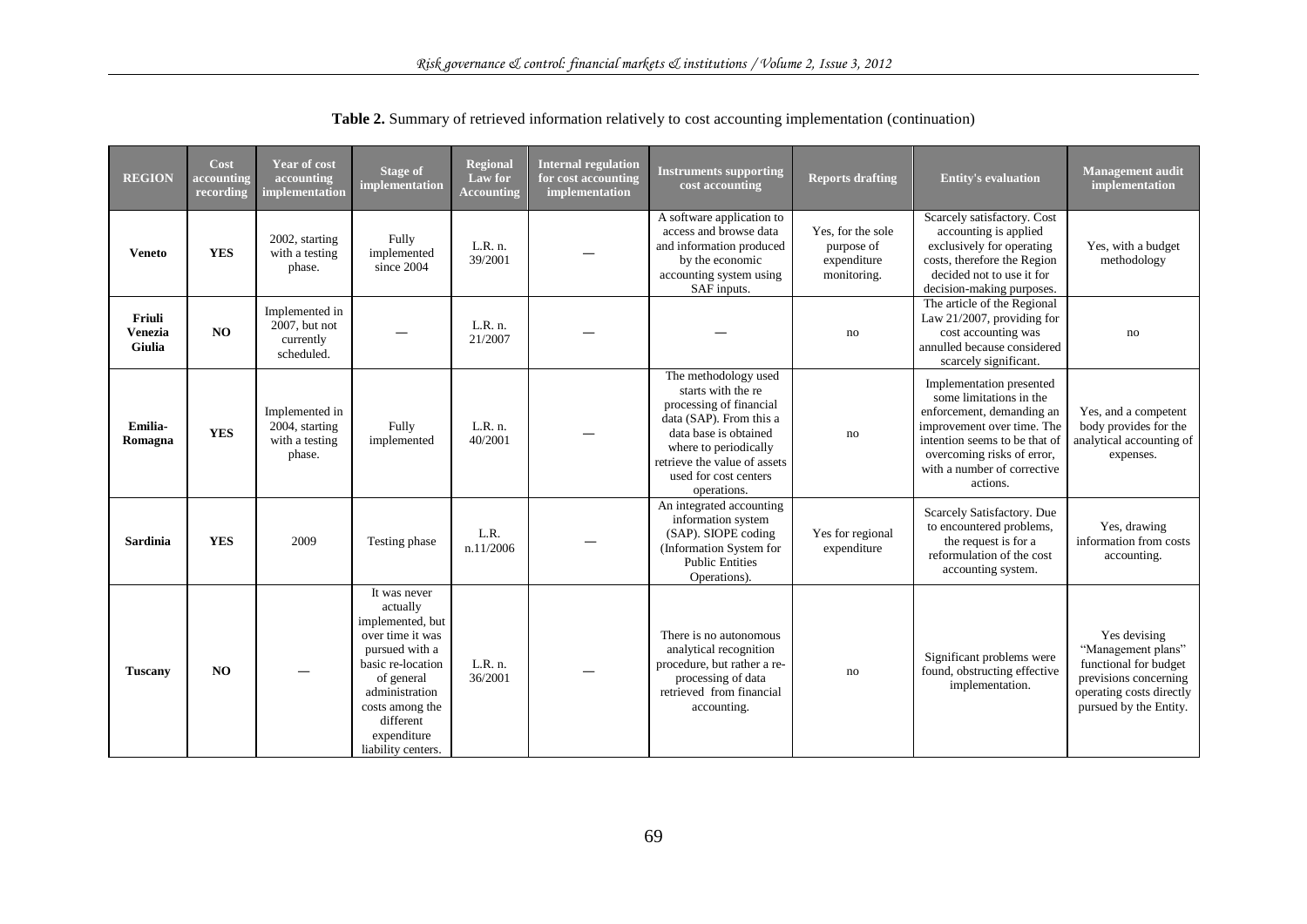| <b>REGION</b>  | Cost<br>accounting<br>recording | <b>Year of cost</b><br>accounting<br>implementation | <b>Stage of</b><br>implementation                          | <b>Regional</b><br>Law for<br><b>Accounting</b> | <b>Internal regulation</b><br>for cost accounting<br>implementation | <b>Instruments supporting</b><br>cost accounting                                                                                                                                           | <b>Reports drafting</b>                                                                                                                                              | <b>Entity's evaluation</b>                                                                                                                                                                                                                                                        | <b>Management</b> audit<br>implementation                                                                                                                                                                                                                                         |
|----------------|---------------------------------|-----------------------------------------------------|------------------------------------------------------------|-------------------------------------------------|---------------------------------------------------------------------|--------------------------------------------------------------------------------------------------------------------------------------------------------------------------------------------|----------------------------------------------------------------------------------------------------------------------------------------------------------------------|-----------------------------------------------------------------------------------------------------------------------------------------------------------------------------------------------------------------------------------------------------------------------------------|-----------------------------------------------------------------------------------------------------------------------------------------------------------------------------------------------------------------------------------------------------------------------------------|
| <b>Marche</b>  | NO                              |                                                     |                                                            | L.R. n.<br>31/2001                              |                                                                     |                                                                                                                                                                                            | no                                                                                                                                                                   | There seems to be no<br>intention to implement it in<br>the future, due to both the<br>difficulty to match costs<br>data with financial<br>accounting recording<br>instruments available and<br>especially for the prejudice<br>of scarce significance of the<br>obtained result. | Yes but limited to the<br>analysis of determined<br>indicators suitable for<br>the assessment of<br>administrative action<br>efficiency and<br>effectiveness as well as<br>for the evaluation of<br>financial reports, for the<br>exclusive purpose of<br>expenditure monitoring. |
| Latium         | NO                              |                                                     | Project in<br>progress                                     | L.R. n.<br>25/2001                              |                                                                     | n/a                                                                                                                                                                                        | n/a                                                                                                                                                                  | n/a                                                                                                                                                                                                                                                                               | n/a                                                                                                                                                                                                                                                                               |
| <b>Abruzzo</b> | NO.                             |                                                     | It was never<br>implemented due<br>to severe<br>slowdowns. | L.R. n.<br>3/2002                               |                                                                     |                                                                                                                                                                                            | Yes, reporting<br>activity to monitor<br>operating<br>expenditure.                                                                                                   |                                                                                                                                                                                                                                                                                   | Activated in 2003 to<br>qualitatively improve<br>the reporting activity.                                                                                                                                                                                                          |
| <b>Molise</b>  | NO                              |                                                     |                                                            | L.R. n.<br>4/2002                               |                                                                     |                                                                                                                                                                                            |                                                                                                                                                                      |                                                                                                                                                                                                                                                                                   | Although it endowed<br>itself with the<br>regulatory instrument<br>for internal audits, it has<br>not yet concluded the<br>implementation<br>procedure for the whole<br>system.                                                                                                   |
| Umbria         | <b>YES</b>                      | 2000                                                | Fully<br>implemented<br>since 2000                         | L.R. n.<br>13/2000                              | DGR n. 2108/2005                                                    | An integrated accounting<br>information system<br>(SAP), in some cases<br>using non-accounting<br>inputs, however providing<br>for appropriate<br>"compliances" with<br>official accounts. | Yes, to support<br>decision-making<br>processes as well as<br>to compare in real<br>time, costs and<br>results, allowing to<br>take potential<br>corrective actions. | Until today, results have<br>been positive, especially for<br>the great advantage given by<br>an accounting system, that<br>provides for a full<br>management of accrual<br>accounting.                                                                                           | Implemented in 2000, it<br>includes cost<br>accounting as a suitable<br>instrument to compare<br>costs incurred with the<br>results obtained.                                                                                                                                     |
| Campania       | n/a                             | n/a                                                 | n/a                                                        | L.R. n.<br>7/2002                               | n/a                                                                 | n/a                                                                                                                                                                                        | n/a                                                                                                                                                                  | n/a                                                                                                                                                                                                                                                                               | n/a                                                                                                                                                                                                                                                                               |

**Table 2.** Summary of retrieved information relatively to cost accounting implementation (continuation)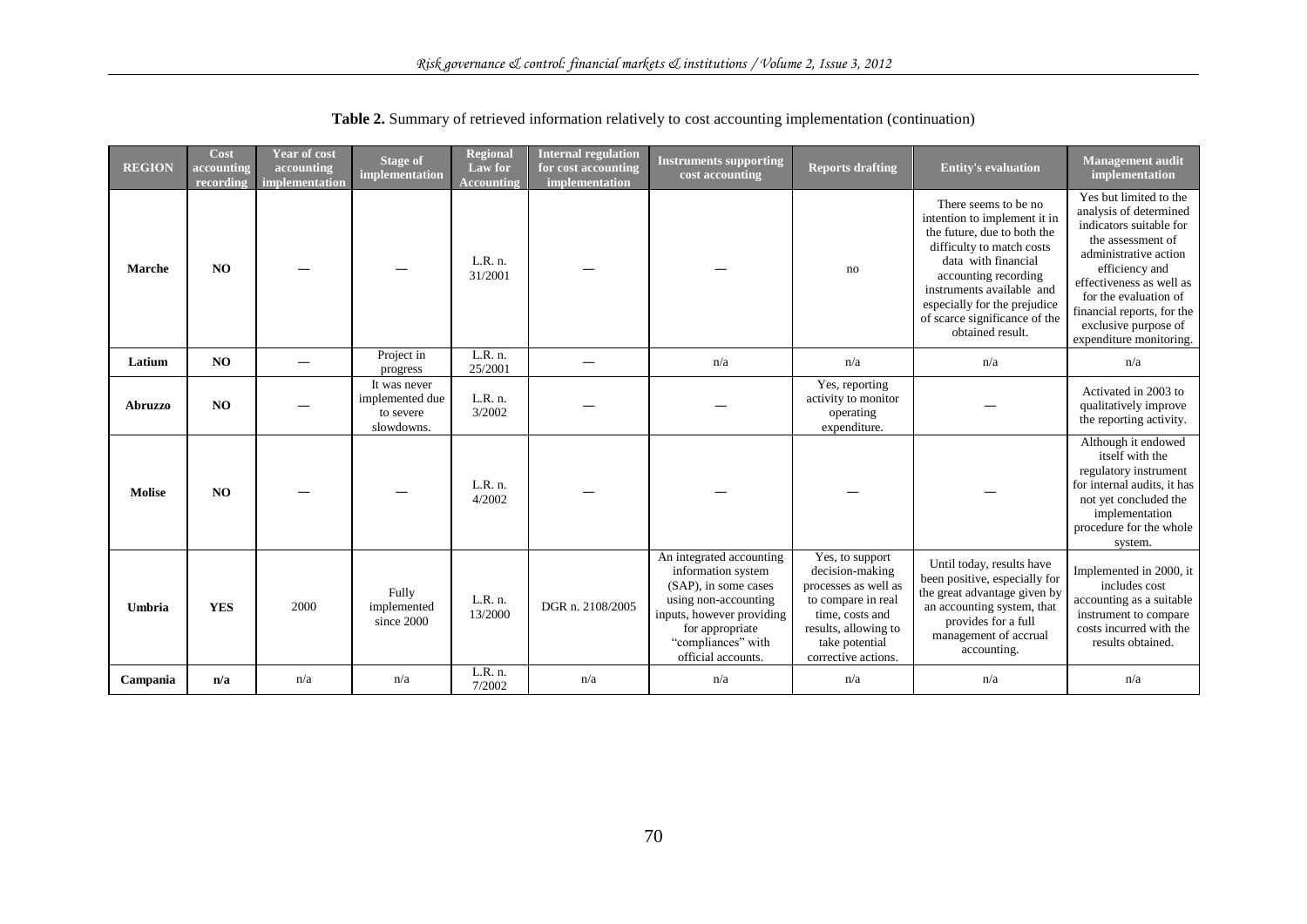| <b>REGION</b>     | Cost<br>accounting<br>recording | <b>Year of cost</b><br>accounting<br>implementation          | <b>Stage of</b><br>implementation  | <b>Regional</b><br>Law for<br><b>Accounting</b> | <b>Internal regulation</b><br>for cost accounting<br>implementation | <b>Instruments supporting</b><br>cost accounting                                                                                                                                                                                                                                            | <b>Reports drafting</b>                                                                                                                                                                                                                                                                         | <b>Entity's evaluation</b>                                                                                                                                                                                                                       | <b>Management audit</b><br>implementation                                                                                                                                                                                                          |
|-------------------|---------------------------------|--------------------------------------------------------------|------------------------------------|-------------------------------------------------|---------------------------------------------------------------------|---------------------------------------------------------------------------------------------------------------------------------------------------------------------------------------------------------------------------------------------------------------------------------------------|-------------------------------------------------------------------------------------------------------------------------------------------------------------------------------------------------------------------------------------------------------------------------------------------------|--------------------------------------------------------------------------------------------------------------------------------------------------------------------------------------------------------------------------------------------------|----------------------------------------------------------------------------------------------------------------------------------------------------------------------------------------------------------------------------------------------------|
| <b>Basilicata</b> | <b>YES</b>                      | Implemented in<br>2001, starting<br>with a testing<br>phase. | Fully<br>implemented<br>since 2005 | L.R. n.<br>34/2001                              | DGR n. 2733/2001                                                    | An integrated accounting<br>information system,<br>created ad hoc for the<br>entity's needs, and based<br>on a Oracle database. Cost<br>accounting is<br>implemented in part<br>automatically and in part<br>thanks to the monitoring<br>and re-processing activity<br>of Management Audit. | Drafting of quarterly<br>reports with the<br>purpose of enforcing<br>corrective actions to<br>improve the<br>performance of<br>management<br>activities and to<br>optimize the<br>cost/results relation.<br>Periodically drafting<br>of reports concerning<br>specific financial<br>indicators. | Both cost accounting and<br>Management Audit were<br>judged scarcely useful in<br>decision-making processes.<br>The reason for this was not<br>inherent in the systems, but<br>it was more related to a<br>general lack of corporate<br>culture. | It was introduced<br>together with cost<br>accounting in pursuance<br>of the Regional<br><b>Committee Resolution</b><br>n.2733/2001, however<br>specific for the year<br>2002, it does not seem<br>to have been subject to<br>significant changes. |
| <b>Apulia</b>     | <b>NO</b>                       |                                                              |                                    | L.R.<br>n.28/2001                               | n/a                                                                 | n/a                                                                                                                                                                                                                                                                                         | n/a                                                                                                                                                                                                                                                                                             | n/a                                                                                                                                                                                                                                              | n/a                                                                                                                                                                                                                                                |
| Calabria          | N <sub>O</sub>                  |                                                              | Project in<br>progress             | L.R.<br>n.8/2002                                |                                                                     | The plan is to use an<br>integrated accounting<br>information system<br>(SIAR)                                                                                                                                                                                                              |                                                                                                                                                                                                                                                                                                 |                                                                                                                                                                                                                                                  | Yes, and cost<br>accounting will<br>represent the main<br>instrument for the<br>monitoring of costs.                                                                                                                                               |
| <b>Sicily</b>     | <b>YES</b>                      | Implemented in<br>2003, starting<br>with a testing<br>phase. | Testing phase                      | L.R. n.<br>6/2001                               |                                                                     | An integrated accounting<br>system operating on a<br>common data basis, made<br>of a number of<br>subsystems fed with<br>related book entries.                                                                                                                                              | The system was<br>devised to print<br>budget sheets issuing<br>final balance reports.                                                                                                                                                                                                           | The implementation on cost<br>accounting was welcomed<br>with an attitude of trust, and<br>when it will be fully<br>activated, it will<br>undoubtedly be a<br>worthwhile instrument for<br>management monitoring.                                | n/a                                                                                                                                                                                                                                                |

**Table 2.** Summary of retrieved information relatively to cost accounting implementation (continuation)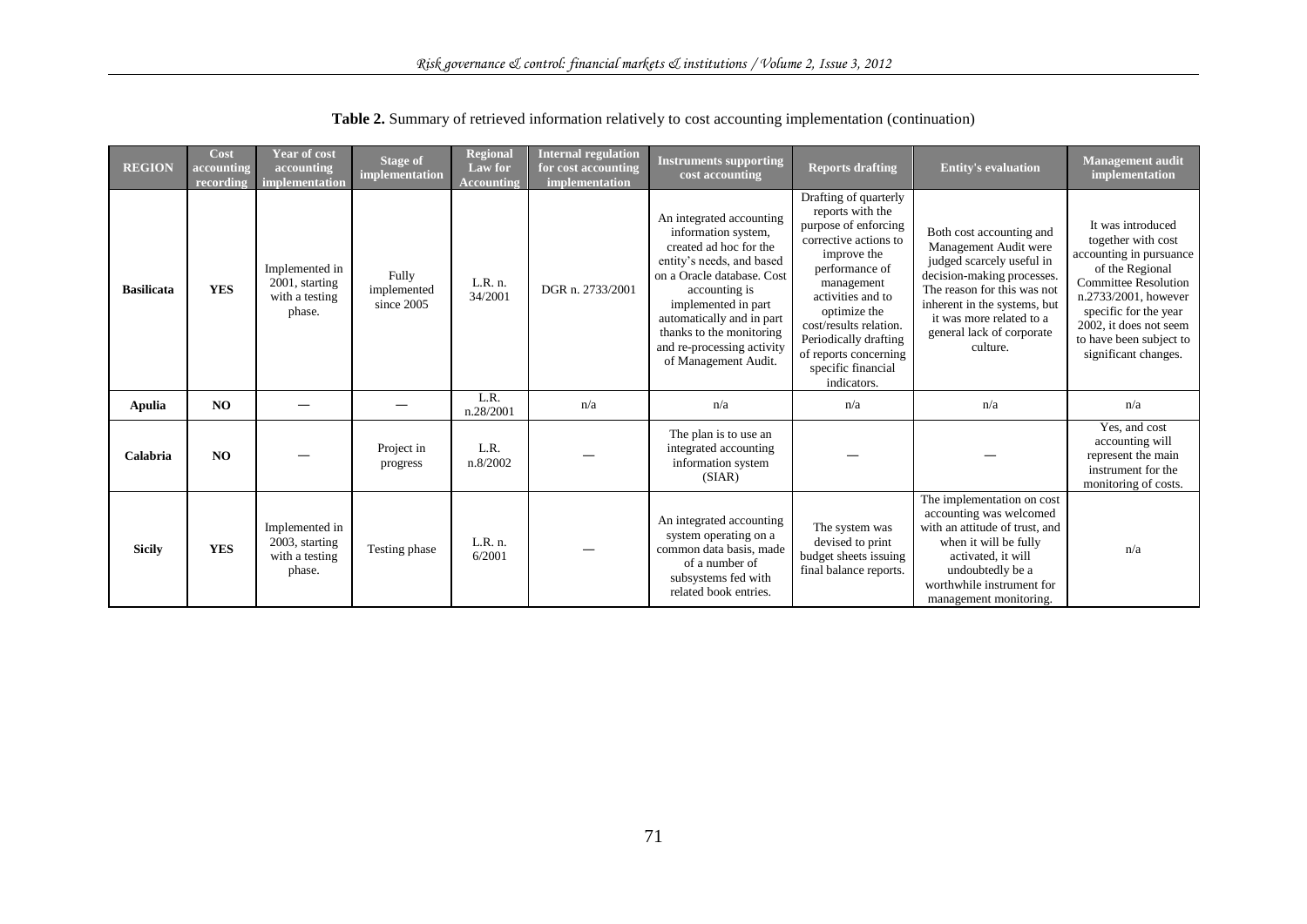With reference to the data and information obtained here follow first some descriptive statistics regarding the phenomenon of interest and then a description of the retrieved phenomenon from contents perspective.

By observing and analyzing the table above, the first reflection concerns the fact that although all regional governments did reform their accounting system according to the innovative project issued by the Decree Law 76/2000, not all of them actually implemented an internal cost accounting system in their accounting organization. The following circular graph illustrates this conclusion in terms of percentages.

### **Figure 3.** Regions that implemented cost accounting



From the graph we can deduce that in absolute terms, only 9 Regions out of 20 implemented a cost accounting system whereas the remaining ones, excluding the unknown data of Campania, still have not provided for the implementation of the system. However Tables 3.1 and 3.2 show the different level of development of the procedure in the Regions that activated the system. The circular graph below proves how some regions are still in a testing phase whilst others have achieved full implementation.

### **Figure 4.** Stages of implementation in the Regions using the cost accounting system



Furthermore the research showed that those Regions that still have not endowed themselves with economic accounting, show different approaches to the matter, indeed some are in the stage of realizing

the project whereas the rest do not seem intentioned to act on it in the future.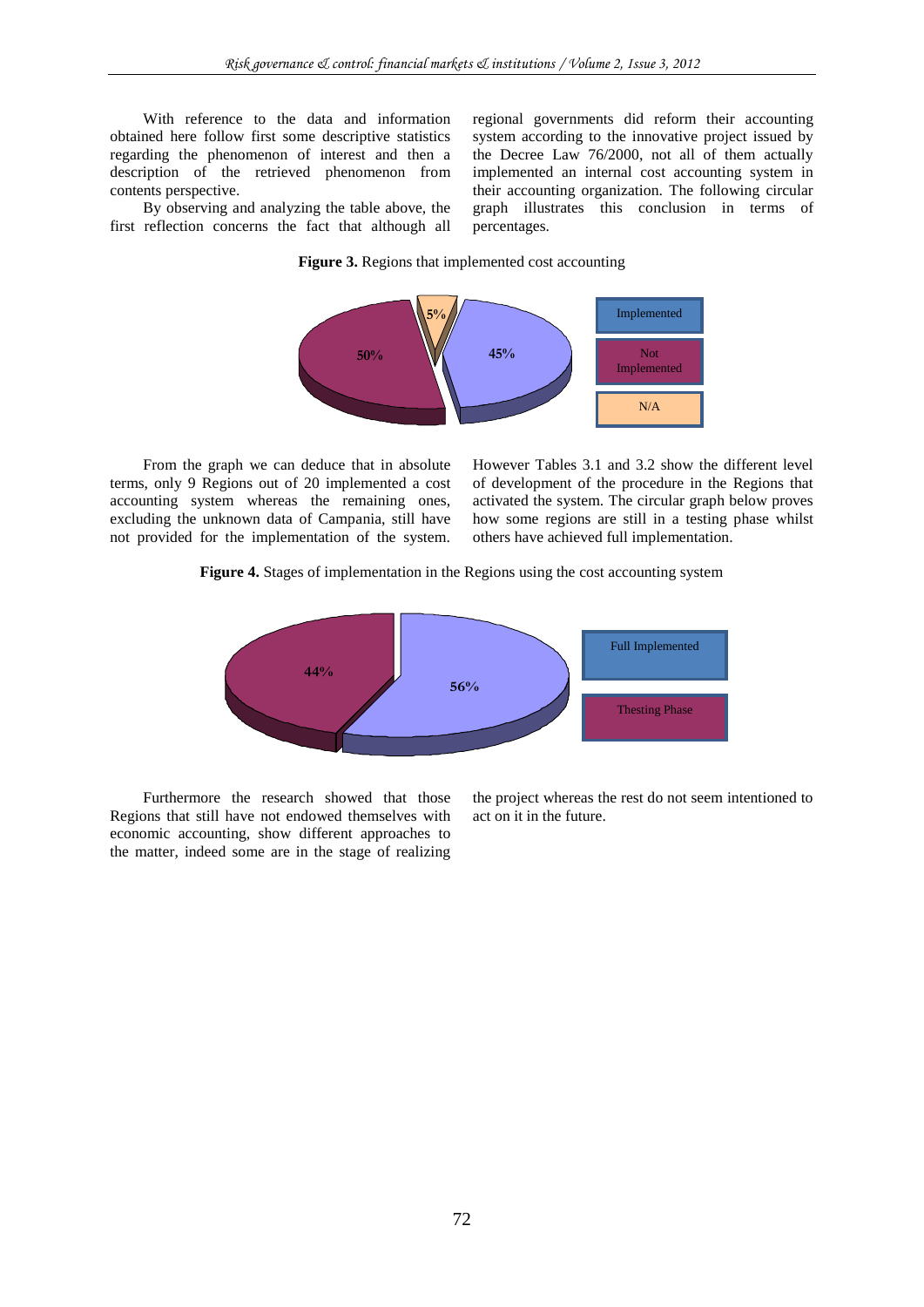**Figure 5.** Regions that do NOT use cost accounting.



**Figure 6.** Year of implementation of cost accounting



The graph also illustrates how even though Sardinia was the last Region to activate a cost accounting system, the Region proved higher levels of development if compared to Regions with earlier implementations. The last column of the summary table, reports the information relative to the activation of management audit systems by examined governments; the data is graphically illustrated below.

**Figure 7.** Regions using management audit



Ultimately, only 11 Regions out of 20 actively use management audits, and the majority of these, specifically gather information and data from cost accounting for this purpose. However a significant element can de drawn by cross-checking the second and the last column of the summary table, that is

taking into account how many regions have an internal audit system without having a cost accounting system. In detail, the analysis showed that Tuscany, Marche Abruzzo and Calabria activated internal audit systems, without having ever presented expenditures in the accounts. These regions used alternative methods such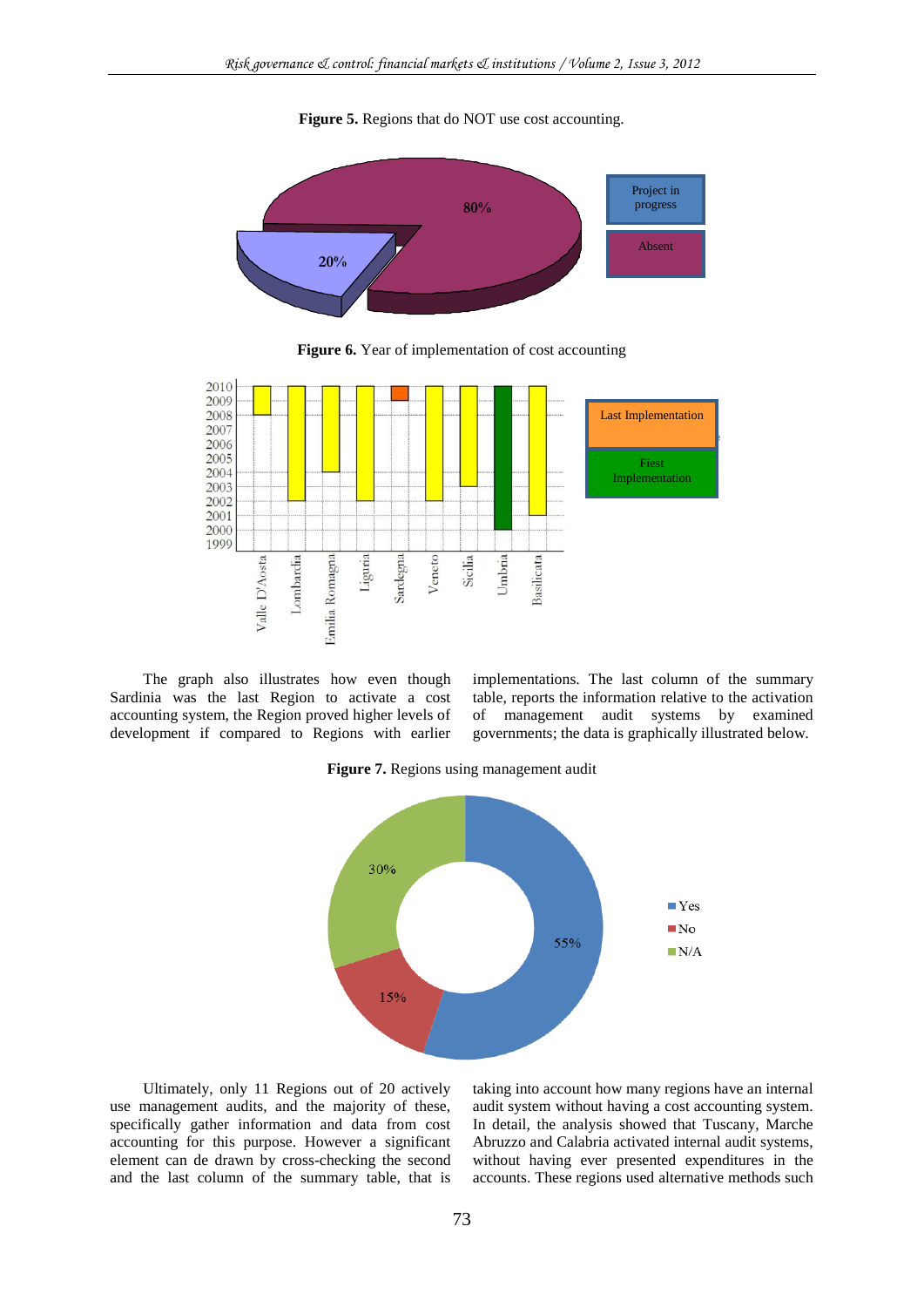as the analysis of specific economic and financial indicators solely for the purpose of monitoring regional expenditure.

As previously mentioned the process of implementation of cost accounting in Italian Public Administrations is at very different stages. In some cases cost accounting has been implemented through an integrated management information system for accrual, cost and financial accounting, allowing managing all procedures and accounting operations in a single operating context. The advantage of an integrated system is self-evident, indeed for one recording in financial accounting, there is automatically a double-entry recording for accrual accounting, therefore reporting cost or profit and in counterpart the debit or credit owned to third parties. Cost accounting instead charges cost or profit to the related cost center. The latter coincide on a one-to-one basis with liability centers, which have the duty to mange resources according to assigned objectives. The analytical accounting of the cost is processed contextually to the settlement phase of financial accounting, because when "settling" the expenditure, the integrated system, automatically provides for the charging of the data to the related cost center and therefore to the competent liability center. The said procedure was chosen (either in trial or in full implementation) by Sardinia, Calabria, Veneto, Valle d"Aosta, Umbria, Basilicata and Sicily. In other cases, namely Tuscany, Emilia Romagna, Liguria and Piedmont, activated a simple accounting relocation of general management costs (overheads) among the different expenditure liability centers, acquiring the reprocessed data of financial accounting. The aim is to reach a reclassification of expenditure according to kind, to allow the management to gain a more thorough knowledge of how financial resources were used, so to plan future expenses with greater awareness.

There are also some isolated cases, such as Lombardy and Basilicata. The former Region pursues recognition of costs with non-accounting means, (statements, excel work-sheets, reports, etc.) drawn up by individual executives. In Basilicata cost accounting was introduced after the implementation of a management audit method, with an integrated accounting system for the analytical recognition of costs, used mainly for management audit purposes. At last, there are a number of regions that did not at all provide for the implementation of cost accounting, these are: Friuli Venezia Giulia, Marche, Molise, Trentino Alto Adige, Latium, and Apulia.

### **4 Conclusions**

In conclusion it seems clear that the degree of diffusion of cost accounting systems in Italian regional administrations is rather limited from both a quantitative and qualitative perspective. Indeed even in administrations with cost recognition systems, their use is partial, limited only to direct costs categories, excluding other ones that would result relevant for management audit purposes. Moreover, in no case is there an assessment of overheads that could then be recharged to liability centers.

The implementation of cost accounting has been enforced since 2004; however its real activation still does not comprise the full administrative structure. Indeed its functions are limited to greater expenditure items, with large importance given to personnel expenses, and to the costs section of bigger trades (information system, telephones, consumer goods, etc...). Therefore, the cost accounting system currently in use refers exclusively to the area of the so called operating costs, borrowing the financial concept of operating expenditure. Inevitably the said concept represents a real difficulty when differentiating resources used to run the regional apparatus from those for the actual realization of the entity"s objectives. This is the reason why in a number of regions, cost accounting is mainly used to monitor public expenditure, without exploiting the opportunity to also use it for strategic and decision-making purposes.

Devised systems also show a further important limit, indeed every time costs audits are achieved (to control public expenditure, or rather to monitor cost centers consumption), an error in the accounting procedure inevitably arises at the time of cost recognition. The latter coincides with the issuing of the liquidation order, implying that all expenditure commitments issued during a trade that was not followed by a liquidation order, do not allow for the recognition of the corresponding costs. In other words purchased and used inputs do not feature as operating costs, if they were not liquidated at the time of the trade itself. This mechanism causes a loss of relevant information for the economic audit of management. The use of cost related data in planning as well as in auditing will be a decisive factor in the implementation of fiscal federalism. The compensation mechanism will commensurate the requirements determined by the issuing of basic duties and utilities, the summarized condition of which will be provided by standard costs. The functionality of the entire system therefore requires a careful monitoring of costs. The empirical evidences illustrated above, prove that Italian regional administrations are not ready yet for this challenge.

### **References**

- 1. Barretta A Grado di diffusione della contabilità dei costi: i risultati di un'indagine empirica» - 2001 – Azienditalia
- 2. Brusa L., Contabilità dei costi: contabilità per centri di costo e activity base costing.- 1995 – Giuffrè
- 3. Bubbio A, Contabilità analitica per l'attività di direzione - 1989 – Unicopli,
- 4. Bubbio A., Scelte di contabilità analitica e fabbisogni informativi soddisfatti, Il Sole. 24 Ore, Milano, 1997